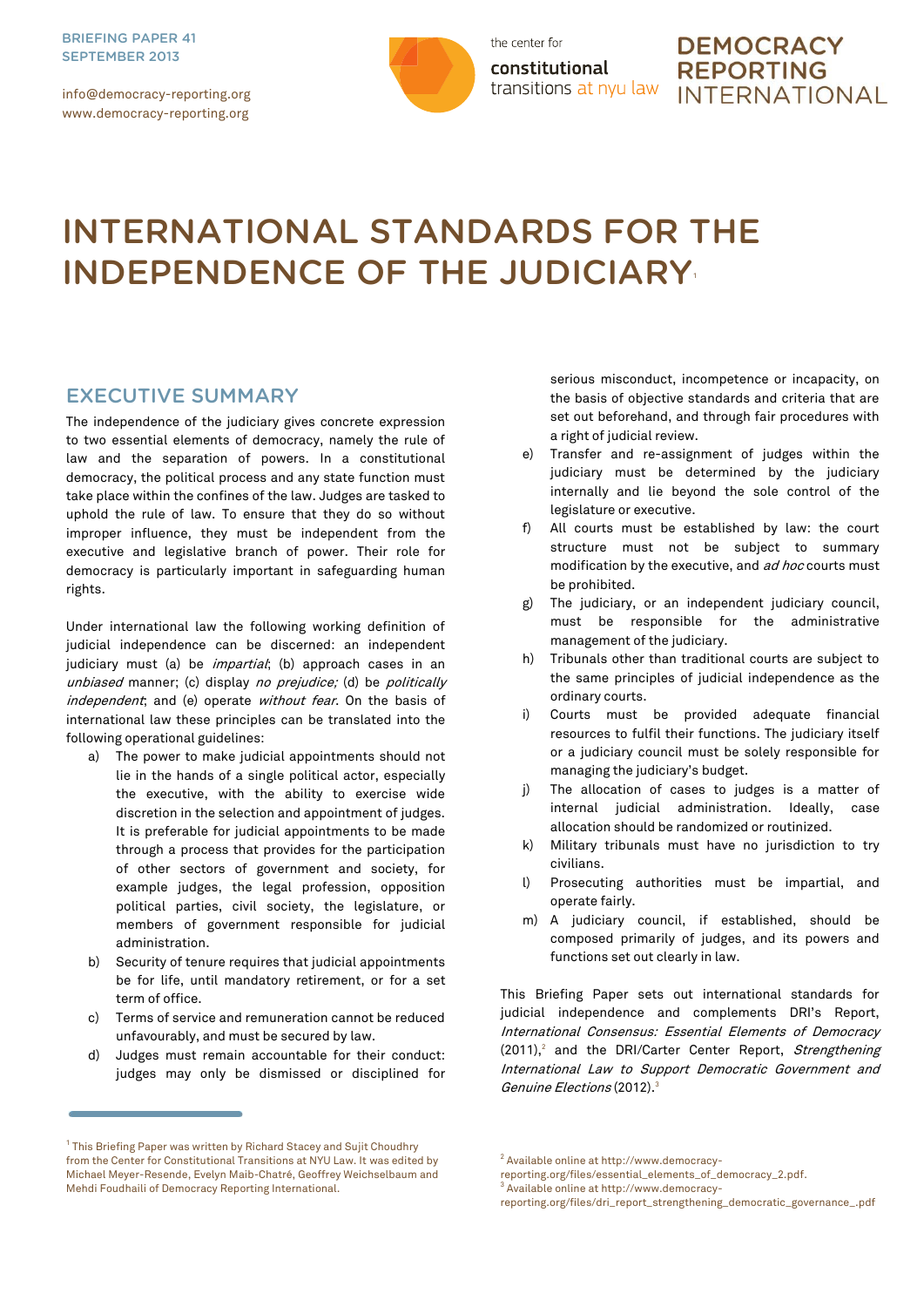# 1. INTRODUCTION: JUDICIAL INDEPENDENCE IN CONSTITUTIONAL DEMOCRACY

The independence of the judiciary is as much an essential element of constitutional democracy as human rights and the rule of law that the courts are mandated to protect. The United Nations General Assembly recognized this link in the 2004 declaration on the "essential elements of democracy".<sup>4</sup> The discussion of international law on judicial independence in this Briefing Paper is anchored in an understanding of the essential functions of courts in constitutional democracy. Courts in constitutional democracies serve two functions. First, the judiciary is the ultimate guarantor of human rights in a democratic system. Human rights and in particular political rights enjoyed by all on equal terms are crucial to democratic government, because they ensure that the people can freely express their political will and preferences. The link between the people's free expression of popular will and democratic government is expressed in Art. 21(3) of the Universal Declaration of Human Rights (UDHR).<sup>5</sup> Second, the judiciary in a democracy must secure the rule of law by ensuring that the conduct of the executive and administrative branches of government is consistent with previously enacted laws, with rights, and with the constitution. In order to discharge both functions, courts must enjoy judicial independence.

#### 1.1. WORKING DEFINITION OF JUDICIAL INDEPENDENCE

Article 14 of the International Covenant on Civil and Political Rights (ICCPR) is the "hard" law basis of the international law definition of judicial independence.<sup>6</sup> The article states that all persons are equal before courts and tribunals, and that all persons are entitled to a fair and public hearing before a competent, independent and impartial tribunal (see further section 2). The United Nations Human Rights Committee provides an authoritative interpretation of the article in General Comment No. 32, $<sup>7</sup>$  which yields the following working</sup> definition of judicial independence:

- (1) Courts must treat all parties *impartially* without discrimination.
- (2) Courts must display no bias or favour towards particular parties.
- (3) Courts must not pre-judge cases (i.e., there is no prejudice).
- (4) Courts must be *politically independent*; they must not be beholden to, or subject to manipulation or influence

from the executive, administrative or legislative branches of government, which will often be parties before the courts.

(5) Courts must be able to fulfil their functions without fear: courts cannot act independently if they face retribution for judgments unfavourable to private parties or government.

The principles of this working definition ensure that two functions of judicial independence in a constitutional democracy – to guarantee human rights and the rule of law – can be fulfilled.

The UN Basic Principles on the Independence of the Judiciary bring these elements of judicial independence together in a succinct definition:<sup>8</sup>

The judiciary shall decide matters before them impartially, on the basis of facts and in accordance with the law, without any restrictions, improper influences, inducements, pressures, threats or interferences, direct or indirect, from any quarter or for any reason.

In addition, constitutional democracies around the world have encoded versions of this working definition in domestic constitutions. One example is the South African Constitution, which provides (Art. 165(2)):

The courts are independent and subject only to the Constitution and the law, which they must apply impartially and without fear, favour or prejudice.

The Kenyan Constitution emphasises fidelity to the Constitution and the law and prohibits interference in the work of the courts (Art. 160):

In the exercise of judicial authority, the Judiciary … shall be subject only to this Constitution and the law and shall not be subject to the control or direction of any person or authority.

The 2012 Egyptian Constitution (Art. 74) $\textdegree$  recognized these requirements in principle. The provision is identical to Art. 65 of the 1971 Egyptian Constitution:

The independence and immunity of the judiciary are two basic guarantees to safeguard rights and freedoms.

 $^4$  Adopted 20 December 2004, the resolution was officially published in 2005. See:

[http://www.un.org/ga/search/view\\_doc.asp?symbol=A/RES/59/201&Lang](http://www.un.org/ga/search/view_doc.asp?symbol=A/RES/59/201&Lang=E) [=E.](http://www.un.org/ga/search/view_doc.asp?symbol=A/RES/59/201&Lang=E) See also DRI, International Consensus: Essential Elements of Democracy.

<sup>5</sup> Universal Declaration of Human Rights, 10 December 1948, General Assembly resolution 217 A(III), (UDHR).

 $^6$  See in this regard, DRI and The Carter Center, *Strengthening International* Law to Support Democratic Government and Genuine Elections (2012), p. 13.

<sup>7</sup> UN Human Rights Committee, General Comment No. 32, CCPR/C/GC/32, 23 August 2007.

<sup>&</sup>lt;sup>8</sup> UN Basic Principles on the Independence of the Judiciary, adopted by the Seventh UN Congress on the Prevention of Crime and the Treatment of Offenders, Milan 26 August - 6 September 1985, endorsed by General Assembly resolutions 40/32, 29 November 1985 and 40/146, 13 December 1985, para 2.

 $9$  The 2012 Egyptian Constitution was suspended on 8 July 2013, and at the time of writing is in the process of being amended. A 10-member technical committee, composed of six judges, one professor and three retired academics, was appointed by the interim government to propose changes to the 2012 Constitution. These proposals were published on 20 August 2013. On 1 September 2013 a presidential decree called for the establishment of a 50-member committee to prepare a complete draft Constitution.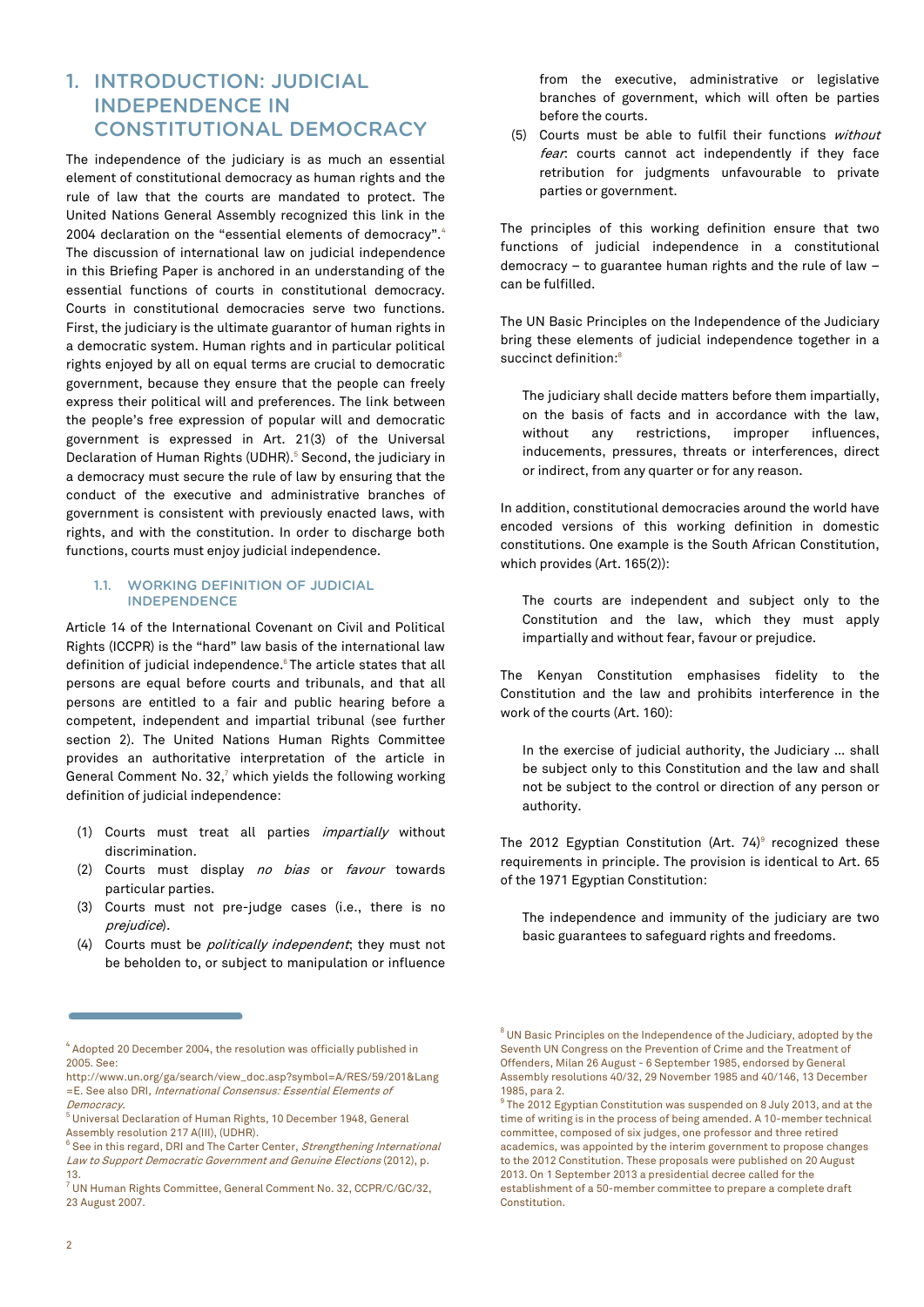In Tunisia, the June 2013 draft Constitution provides (Arts. 100, 101 and 106):

The judiciary is an independent authority that ensures the prevalence of justice, the supremacy of the Constitution, the sovereignty of law, and the protection of rights and freedoms.

Judges are independent. No power shall be exercised over their rulings other than the power of the Constitution and law.

A judge must be competent. He must commit to impartiality and integrity. He shall be held accountable for any shortcomings in the performance of his duties.

Any interference in the judiciary is prohibited.

The principles of judicial independence in Tunisia's June 2013 draft Constitution recognize an important distinction between judges' personal independence and the institutional independence of the judiciary. Alongside this distinction, this Briefing Paper recognizes two more: the distinction between the judiciary itself and the institutions that support the work of the judiciary, and the distinction between judicial independence in common law countries and civil law countries.

#### 1.2. THE DISTINCTION BETWEEN JUDGES' PERSONAL INDEPENDENCE AND THE INSTITUTIONAL INDEPENDENCE OF THE **JUDICIARY**

Ensuring that judges decide cases fairly and independently is only one element of judicial independence. Just as individual judges themselves must be independent, the judiciary as an institution must remain impervious to manipulation and outside influence. Judicial independence implies both that judges must be individuals of integrity and must decide cases before them in accordance with the principles of judicial independence and be free from outside interference, and also that the judiciary as an institution functions autonomously, without interference from the other branches of government, in regulating its own administrative and internal arrangements. The distinction between judges' personal independence and the institutional independence of the judiciary is reflected in section 3.1 and section 3.2 below, which deal respectively with constituting the judiciary and the functioning of the judiciary.

#### 1.3. THE DISTINCTION BETWEEN THE COURTS AND THE INSTITUTIONS THAT SUPPORT THE WORK OF THE JUDICIARY

Judges do not operate the judicial system by themselves; they are supported by other institutions. Judges must make decisions on the basis of information and facts that are presented to them by lawyers (on the distinction between common law and civil law judicial systems in this respect, see section 1.4 below). The legal representatives who appear in

court, as well as institutions and individuals responsible for prosecutions, investigations and the collection of evidence, must act impartially if judicial decisions are to uphold the rule of law and respect and protect human rights.<sup>10</sup> In section 3.3 below, the Briefing Paper deals with the international law on how the institutions that support the judiciary affect judicial independence. International law reflects the distinction between the independence of courts themselves and the independence of the institutions that support the work of the courts.

#### 1.4. THE DISTINCTION IN THE JUDICIAL SYSTEMS OF COMMON LAW AND CIVIL LAW **COUNTRIES<sup>11</sup>**

Differences between the common law and civil law traditions affect the role of the courts and influence how judicial independence should be understood in each context. First, judges in common law countries are usually appointed on the basis of their achievements during a long career as a legal professional (the recognition model), while judges in civil law countries are appointed as civil servants soon after a basic legal qualification (the career model). Although politicians may play a more important role in the appointment of judges in the recognition model, and judges themselves play a more important role in appointments in the career model, opportunities for improper interference in the appointments process exist under both models. Careful attention to the rules for appointment in both civil law and common law countries must ensure the independence of judges. Tunisia follows the civil law tradition, as set out in the June 2013 draft Constitution: the judiciary, the administrative courts and the financial courts are structured on the career model, with judges appointed as civil servants (Arts. 112-114). However, the Constitutional Court is an exception, and is structured on the common law, recognition model: judges are to be appointed to the Constitutional Court after at least 15 years of "high expertise" (Art. 115).

Second, judges in civil law systems generally play a more active role in criminal prosecutions (the inquisitorial system), as opposed to judges in the common law system who act as passive adjudicators of opposing legal teams (the adversarial system). While the distinction is not absolute (common law judges play a role in pre-trial proceedings in identifying relevant evidence, and trial lawyers in civil law countries are active in suggesting evidence to inquisitorial judges), the distinction emphasizes that the personal independence of judges in civil law systems must receive special attention,

<sup>&</sup>lt;sup>10</sup> UN Guidelines on the Role of Prosecutors, adopted by the Eighth UN Congress on the Prevention of Crime and the Treatment of Offenders, Havana, Cuba, 27 August to 7 September 1990.

<sup>&</sup>lt;sup>11</sup> In countries with a common law tradition, the courts play a central role in the development of the law. Judicial decisions create binding legal 'precedent', which guides other courts in subsequent cases dealing with similar matters. The 'common law' is the law that develops in this way through the decisions of the courts. In countries with a civil law tradition, comprehensive legal 'codes' purport to set out the law in its entirety. Judges apply the law as it is stated in these codes, but their decisions do not create precedent that other courts are bound to follow. In contrast to common law countries, in civil law countries the law does not develop through the decisions of the courts.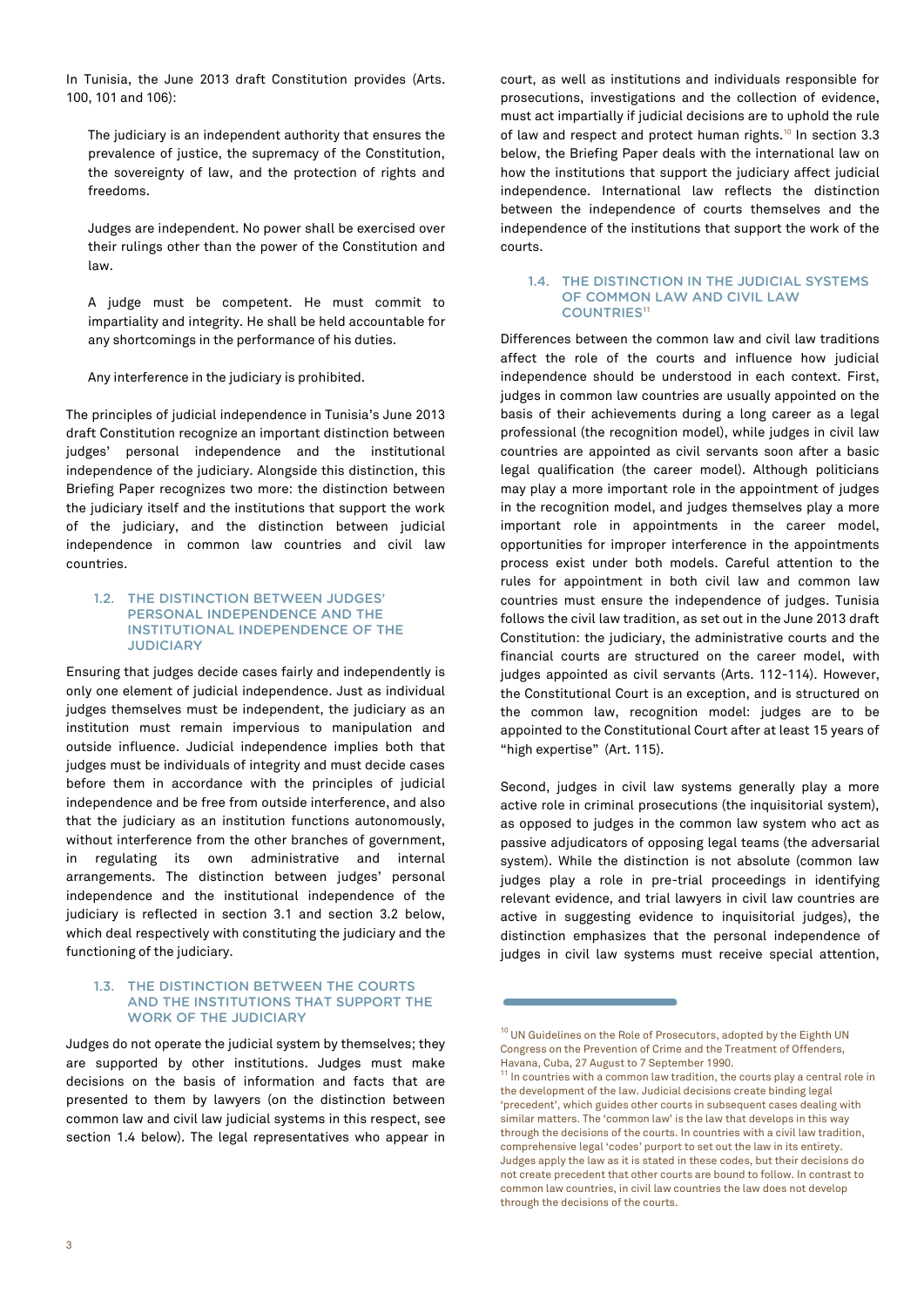while the fairness of the judicial process and the impartiality of prosecution authorities must receive special consideration in common law systems.

# 2. JUDICIAL INDEPENDENCE AND INTERNATIONAL LAW

Under international law, there is a distinction between "hard" law and "soft" law. "Hard" law refers to agreements and rules of international law that impose precise and legally binding obligations on states. "Soft" law refers to international agreements that are not formally binding or impose no clear or precise obligations on state parties, or to interpretive statements on treaties, such as the General Comments issued by the UN Human Rights Committee and the UN Committee on Economic, Social and Cultural Rights, which carry no binding legal force. Relevant sources of international law on judicial independence fall into both categories. This Briefing Paper refers to both hard and soft law sources on judicial independence.

#### 2.1. RELEVANT SOURCES OF INTERNATIONAL LAW: "HARD LAW"

#### 2.1.1. INTERNATIONAL COVENANT ON CIVIL AND POLITICAL RIGHTS (ICCPR)

The ICCPR is a multilateral treaty adopted by the UN General Assembly on 16 December 1966. The states party to the Covenant are legally bound by its provisions.<sup>12</sup> The Covenant includes a clear statement of the requirement of judicial independence in the right to fair trial. Article 14 provides in part:

(1) All persons shall be equal before the courts and tribunals. In the determination of any criminal charge against him, or of his rights and obligations in a suit at law, everyone shall be entitled to a fair and public hearing by a competent, independent and impartial tribunal established by law. The Press and the public may be excluded from all or part of a trial for reasons of morals, public order (ordre public) or national security in a democratic society, or when the interest of the private lives of the parties so requires, or to the extent strictly necessary in the opinion of the court in special circumstances where publicity would prejudice the interests of justice; but any judgment rendered in a criminal case or in a suit at law shall be made public except where the interest of juvenile persons otherwise requires or the proceedings concern matrimonial disputes or the guardianship of children.

(2) Everyone charged with a criminal offence shall have the right to be presumed innocent until proved guilty according to law.

#### 2.1.2. REGIONAL TREATIES

As with the ICCPR, regional multilateral treaties impose legally binding obligations on states party to the treaty. A number of these treaties include a requirement of judicial independence in the form of a right that mirrors Art. 14 of the ICCPR. Examples include:

- African Charter on Human and Peoples' Rights: Art. 3 guarantees equality before the law and equal protection of the law; Art. 26 imposes a direct obligation on state parties to guarantee the independence of the courts. The European Convention on Human Rights: Art. 6 guarantees the right to a fair trial before an independent and impartial tribunal and the right to be presumed innocent.
- The American Convention on Human Rights: Art. 8 guarantees the right to a fair trial before a competent, independent and impartial tribunal and the right to be presumed innocent.

#### 2.2. RELEVANT SOURCES OF INTERNATIONAL LAW: "SOFT" LAW

#### 2.2.1. UNIVERSAL DECLARATION OF HUMAN RIGHTS (UDHR)

The UDHR is a non-binding declaration of the United Nations General Assembly, although some of its provisions are considered customary international law. The UDHR affirms the right to a fair trial before an independent and impartial tribunal (Art. 11), the right of accused persons to be presumed innocent (Art. 11), and the guarantee that all are equal before the law and enjoy all rights and freedoms equally. The UDHR imposes no legal obligations on countries, but is an important interpretive guide to the ICCPR and other international treaties that do impose obligations of rights protection and judicial independence.

#### 2.2.2. UN BASIC PRINCIPLES AND GUIDELINES

The UN has adopted several sets of basic principles and guidelines as framework models for how a country's domestic laws and institutional structures can protect the independence of the judiciary. These documents are not legally binding, but are intended instead as a resource for countries committed to judicial independence.

These documents include:

- Basic Principles on the Independence of the Judiciary;<sup>13</sup>
- Basic Principles on the Role of Lawyers;<sup>14</sup>
- Guidelines on the Role of Prosecutors:<sup>15</sup>

 $^{12}$  Details of the member states and states party to the ICCPR can be found online at

[http://treaties.un.org/Pages/ViewDetails.aspx?src=UNTSONLINE&tabid=2](http://treaties.un.org/Pages/ViewDetails.aspx?src=UNTSONLINE&tabid=2&mtdsg_no=IV-4&chapter=4&lang=en#Participants) [&mtdsg\\_no=IV-4&chapter=4&lang=en#Participants.](http://treaties.un.org/Pages/ViewDetails.aspx?src=UNTSONLINE&tabid=2&mtdsg_no=IV-4&chapter=4&lang=en#Participants)

 $13$  UN Basic Principles in the Independence of the Judiciary, adopted by the Seventh UN Congress on the Prevention of Crime and the Treatment of Offenders, Milan 26 August - 6 September 1985, endorsed by General Assembly resolutions 40/32, 29 November 1985 and 40/146, 13 December 1985.

 $^4$  Adopted by the Eighth United Nations Congress on the Prevention of Crime and the Treatment of Offenders, Havana, Cuba, 27 August to 7 September 1990.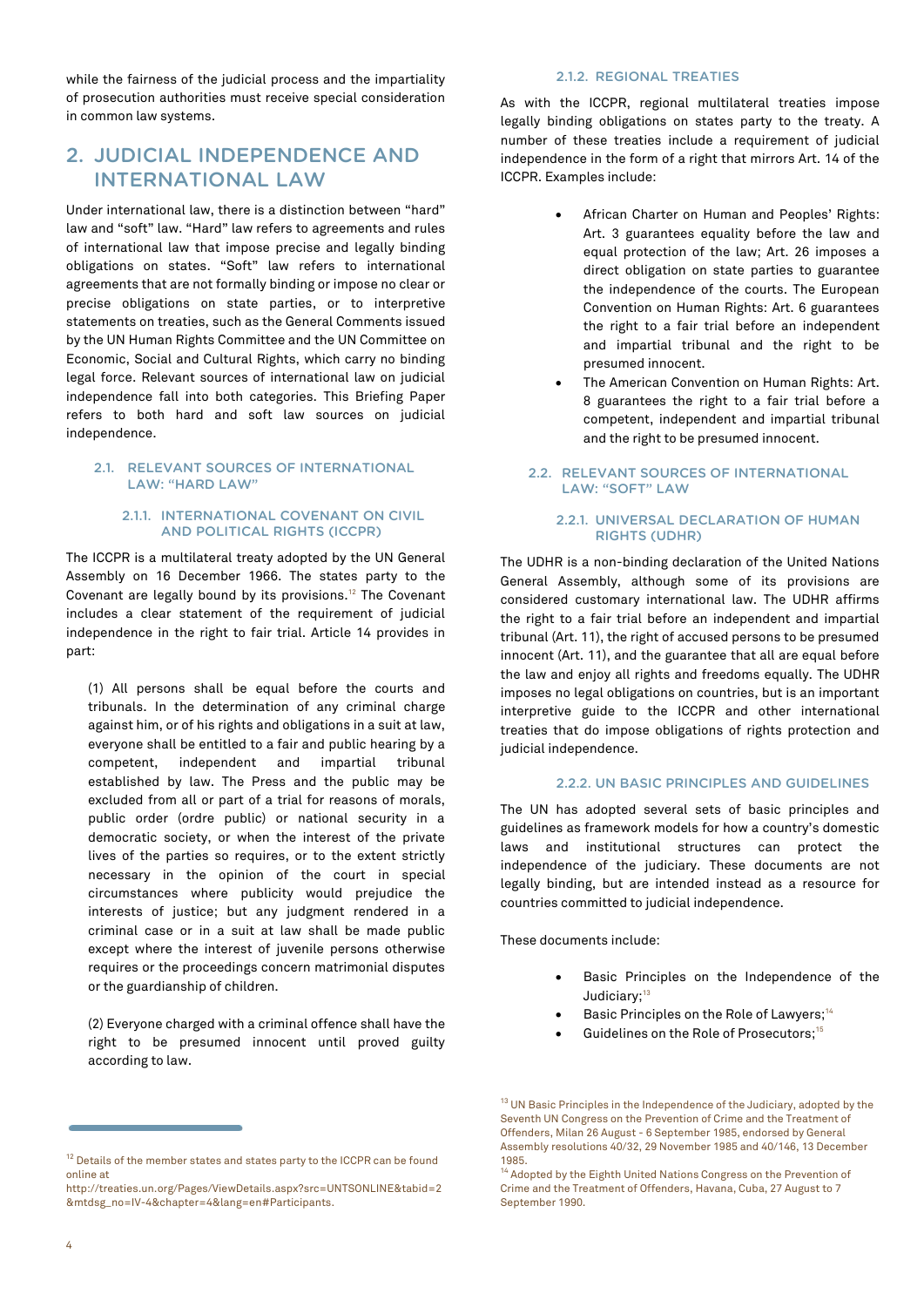- Procedures for the Effective Implementation of the Basic Principles on the Independence of the Judiciary;<sup>16</sup> and
- Draft Universal Declaration on the Independence of Justice (the "Singhvi Declaration").<sup>17</sup>

#### 2.2.3. UNITED NATIONS HUMAN RIGHTS COMMITTEE, GENERAL COMMENT NO. 32

The United Nations Human Rights Committee periodically issues General Comments which offer authoritative interpretations of the rights included in the ICCPR (the Committee on Economic, Social and Cultural Rights does the same for the International Covenant on Economic, Social and Cultural Rights). While the General Comments themselves are not legally binding, the rights in the ICCPR, which they interpret, do impose legally binding obligations on states party to the Covenant. Accordingly, the General Comments are an important source of information about what obligations and duties states party bear under the ICCPR.

General Comment No. 32 deals specifically with the fair trial rights in Art. 14 of the ICCPR. It is valuable in understanding what Art. 14 means for individual states as they seek to fulfil the right to fair trial and ensure judicial independence in their domestic legal systems. It is an influential document.

#### 2.2.4. RAPPORTEUR'S ANNUAL REPORTS AND RAPPORTEUR'S MISSIONS

The United Nations Special Rapporteurs are individuals who bear either a thematic or a country-specific mandate from the United Nations Human Rights Council to investigate human rights issues on behalf of the United Nations. Since 1994, the United Nations has appointed a Special Rapporteur on the Independence of Judges and Lawyers, and the Special Rapporteur has filed Annual Reports.

Alongside the Annual Reports, the Special Rapporteur undertakes periodic missions to selected countries. The reports compiled on the basis of these missions are in-depth case studies of judicial and legal institutions in individual countries, and an assessment of how those structures and institutions succeed or fail in upholding the principles of judicial independence. Both kinds of documents offer useful analyses of how principles of judicial independence can be translated into practice in domestic contexts. At the same time, the documents offer warnings of how domestic judicial and legal systems can fail to uphold principles of judicial independence.

The reports of other thematic Special Rapporteurs are also valuable as soft law sources for judicial independence. For instance, the Special Rapporteur of the Sub-Commission on the Promotion and Protection of Human Rights developed the Draft Principles Governing the Administration of Justice through Military Tribunals.<sup>18</sup>

### 2.2.5. REGIONAL STATEMENTS

A handful of regional organizations have made declarations or statements of judicial independence. These statements are not binding, and thus occupy a similar status to the United Nations Basic Principles and Guidelines (section 2.2.2). While they reflect the opinions of regional international organizations rather than the opinions of the global international community, they are nevertheless instructive in indicating the universal nature of many principles of judicial independence, as well as assisting in understanding judicial independence in specific regional contexts. Relevant regional statements include:

- The Association of South East Asian Nations Human Rights Declaration: Art. 20(1) guarantees the presumption of innocence and the right to a fair trial before a competent, independent and impartial tribunal.<sup>19</sup>
- The Consultative Council of European Judges (Council of Europe) Magna Carta of Judges;<sup>20</sup>
- Council of Europe Recommendation No. R (94) 12 of the Committee of Ministers to Member States on the Independence, Efficiency and Role of Judges: $21$
- African Union Principles and Guidelines on the Right to a Fair Trial and Legal Assistance in Africa;<sup>22</sup>
- The Beijing Statement of Principles of the Independence of the Judiciary in the Law Asia Region (the Law Association for Asia and the Pacific);<sup>23</sup>
- Commonwealth Latimer House Guidelines for the Commonwealth on Parliamentary Supremacy and Judicial Independence;<sup>24</sup> and
- Inter-American Democratic Charter.<sup>25</sup>

<sup>&</sup>lt;sup>15</sup> Adopted by the Eighth United Nations Congress on the Prevention of Crime and the Treatment of Offenders, Havana, Cuba, 27 August to 7 September 1990.

<sup>16</sup> Economic and Social Council resolution 1989/60, endorsed by General Assembly resolution 44/162, 15 December 1989.

<sup>&</sup>lt;sup>17</sup> Economic and Social Council, Sub-Commission on Prevention of Discrimination and Protection of Minorities, Special Rapporteur on the Study on the Independence and Impartiality of the Judiciary, Jurors and Assessors and the Independence of Lawyers, endorsed by Commission on Human Rights resolution 1989/32 (the 'Singhvi Declaration').

<sup>&</sup>lt;sup>18</sup> Draft Principles Governing the Administration of Justice through Military Tribunals, Report submitted by the Special Rapporteur of the Sub-Commission on the Promotion and Protection of Human Rights, E/CN.4/2006/58, 13 January 2006.

<sup>&</sup>lt;sup>19</sup> Adopted by the Heads of State of the Association of South East Asian States, Phnom Penh, 18 November 2012.

<sup>&</sup>lt;sup>20</sup> Adopted by the Council of Europe Consultative Council of European Judges, Strasbourg, 17 November 2010.

<sup>&</sup>lt;sup>21</sup> Adopted by the Committee of Ministers on 13 October 1994 at the 518th meeting of the Ministers' Deputies.

<sup>&</sup>lt;sup>22</sup> Adopted as part of the African Commission's activity report at 2nd Summit and meeting of heads of state of the African Union, Maputo, 4-12 July 2003.

<sup>&</sup>lt;sup>23</sup> Adopted by the Conference of Chief Justices of Asia and the Pacific Resources, Beijing, 19 August 1995.

<sup>&</sup>lt;sup>24</sup> Adopted on 19 June 1998 at a meeting of the representatives of the Commonwealth Parliamentary Association, the Commonwealth Magistrates and Judges Association, the Commonwealth Lawyers' Association and the Commonwealth Legal Education Association.

 $^{25}$  Adopted by the OAS General Assembly at its special session held in Lima, Peru, 11 September, 2001.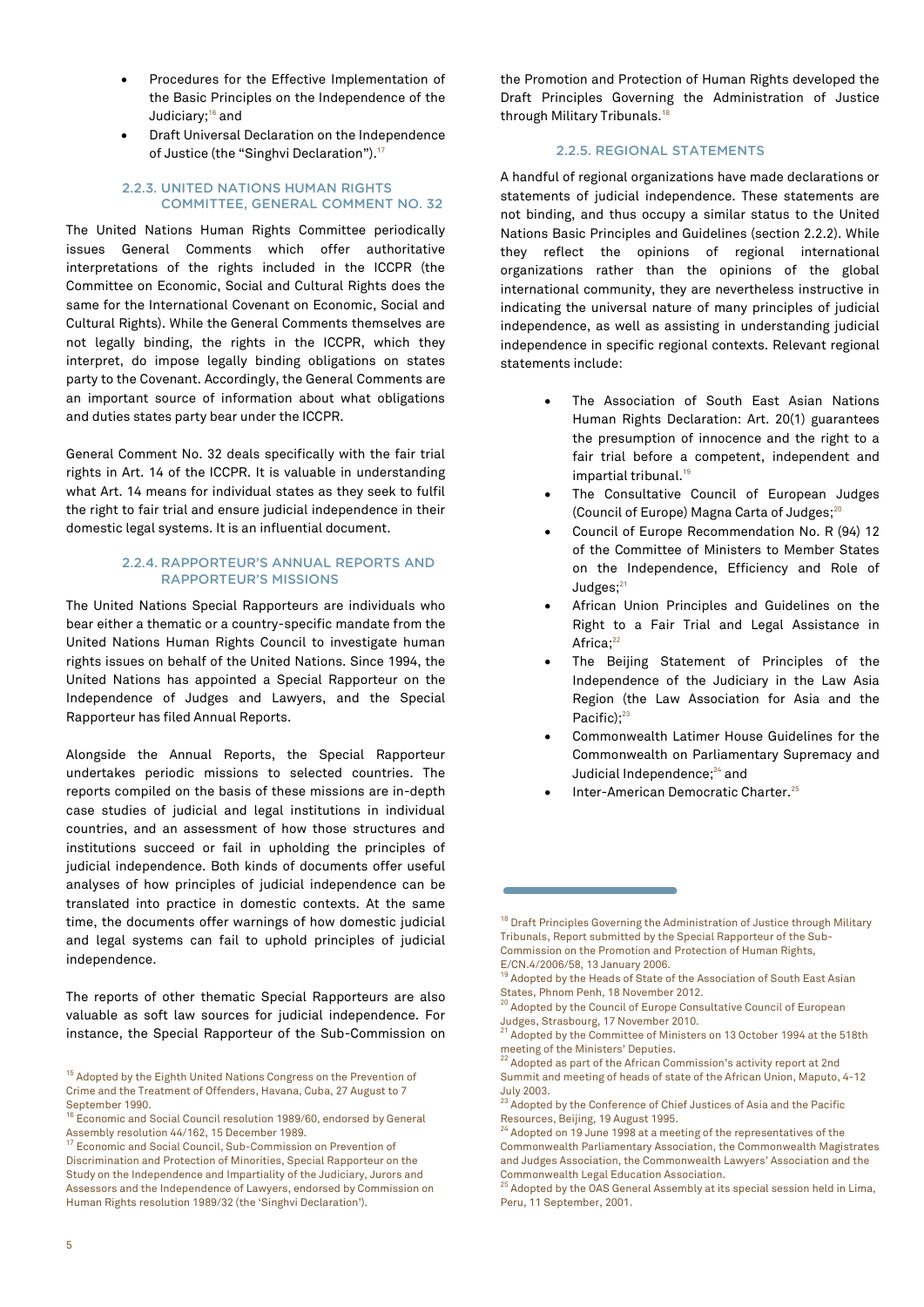#### 2.2.6. INTERNATIONAL NGO STATEMENTS

A handful of international associations and non-governmental organizations have issued statements and handbooks on judicial independence in domestic judiciaries. Two are:

- International Association of Judges, Universal Charter of the Judge;<sup>26</sup> and
- Judicial Group on Strengthening Judicial Integrity and Round Table Meeting of Chief Justices, Bangalore Principles of Judicial Conduct.<sup>27</sup>

# 3. JUDICIAL INDEPENDENCE IN PRACTICE: KEY AREAS WHERE INTERNATIONAL LAW OFFERS GUIDANCE

The three subsections in this section consider judicial independence in three areas: the constitution of the judiciary (section 3.1); the functioning of the judiciary (section 3.2); and the institutions that support the functions of the judiciary (section 3.3). International law seeks to uphold the components of judicial independence, as set out in the working definition in section 1.1 above, in all three of these contexts.

#### 3.1. CONSTITUTING THE JUDICIARY: BALANCING ACCOUNTABILITY AND INDEPENDENCE

The personal independence of judges is protected, in large part, by the mechanisms and procedures for the appointment of judges and the extent to which politicians or private parties are able to influence judicial behaviour after judges are appointed. However, judges who fail to perform their tasks competently, independently or impartially must be accountable for their actions. Judicial independence cannot permit judges to act without any degree of accountability. The rules for the appointment, terms of service, dismissal, discipline and sanction of judges must strike a delicate balance between the need for protecting judges from undue external influence, and the need for judicial accountability. General Comment No. 32 of the United Nations Human Rights Committee sets out this need for balance:

States should take specific measures guaranteeing the independence of the judiciary, protecting judges from any form of political influence in their decision-making through the constitution or adoption of laws establishing clear procedures and objective criteria for the appointment, remuneration, tenure, promotion, suspension and dismissal of the members of the judiciary and disciplinary sanctions taken against them. …

Judges may be dismissed only on serious grounds of misconduct or incompetence, in accordance with fair procedures ensuring objectivity and impartiality set out in the constitution or the law. …

[J]udges must not allow their judgement to be influenced by personal bias or prejudice, nor harbour preconceptions about the particular case before them, nor act in ways that improperly promote the interests of one of the parties to the detriment of the other.<sup>28</sup>

#### 3.1.1. APPOINTMENT

The United Nations Basic Principles on the Independence of the Judiciary note that the mechanisms for judicial appointment must make appointment dependent on integrity and ability and include safeguards against appointment for improper motives.<sup>29</sup> The Basic Principles on the Independence of the Judiciary do not set out what these appointment mechanisms should be, instead leaving the details to the determination of domestic law.<sup>30</sup> Appointment procedures must prohibit discrimination.<sup>31</sup>

In civil law countries, although judicial appointments are usually made under the career model, appointment to constitutional courts or supreme courts often occurs according to a different mechanism. Because important questions of policy or constitutional interpretation come before constitutional courts and supreme courts, it is widely accepted that political actors should play a role in selecting judges on those courts. The same consideration applies to the selection of judges in supreme courts and lower courts in common law countries, where judicial decisions influence the development of the law. Appointment to constitutional and supreme courts is thus an issue of importance in both civil law and common law countries.

The procedures for constitutional court appointments merit careful attention.<sup>32</sup> Three common models for constitutional court appointments include the legislative supermajority model (e.g. Germany, where each of the two chambers of the legislature appoint half of the total judges on the Federal Constitutional Court by a two-thirds majority vote), the multiconstituency model (e.g. Turkey, where after constitutional amendments in 2010, the legislature appoints three constitutional court judges and the President appoints the

<sup>&</sup>lt;sup>26</sup> Approved by the International Association of Judges on 17 November 1999.

<sup>&</sup>lt;sup>27</sup> The Bangalore Draft Code of Judicial Conduct 2001, adopted by the Judicial Group on Strengthening Judicial Integrity, as revised at the Round Table Meeting of Chief Justices held at the Peace Palace, The Hague, November 25-26, 2002.

<sup>28</sup> Paras 19-21.

<sup>29</sup> Para 10.

<sup>&</sup>lt;sup>30</sup> See also the International Association of Judges, Universal Charter of the Judge, para 9; Council of Europe Recommendation No. R (94) 12 of the Committee of Ministers to Member States on the Independence, Efficiency and Role of Judges, para 1(2); African Union Principles and Guidelines on the Right to a Fair Trial and Legal Assistance in Africa, principles A(4)(i) and (k). <sup>31</sup> Beijing Statement of Principles of the Independence of the Judiciary in

the LawAsia Region, para 13; Commonwealth Latimer House Guidelines for the Commonwealth on Parliamentary Supremacy and Judicial Independence, principle II(1).

 $^{32}$  For a detailed treatment of these models, see the forthcoming report on constitutional court appointments by the Center for Constitutional Transitions and International Institute for Democracy and Electoral Assistance, available a[t http://constitutionaltransitions.org/.](http://constitutionaltransitions.org/)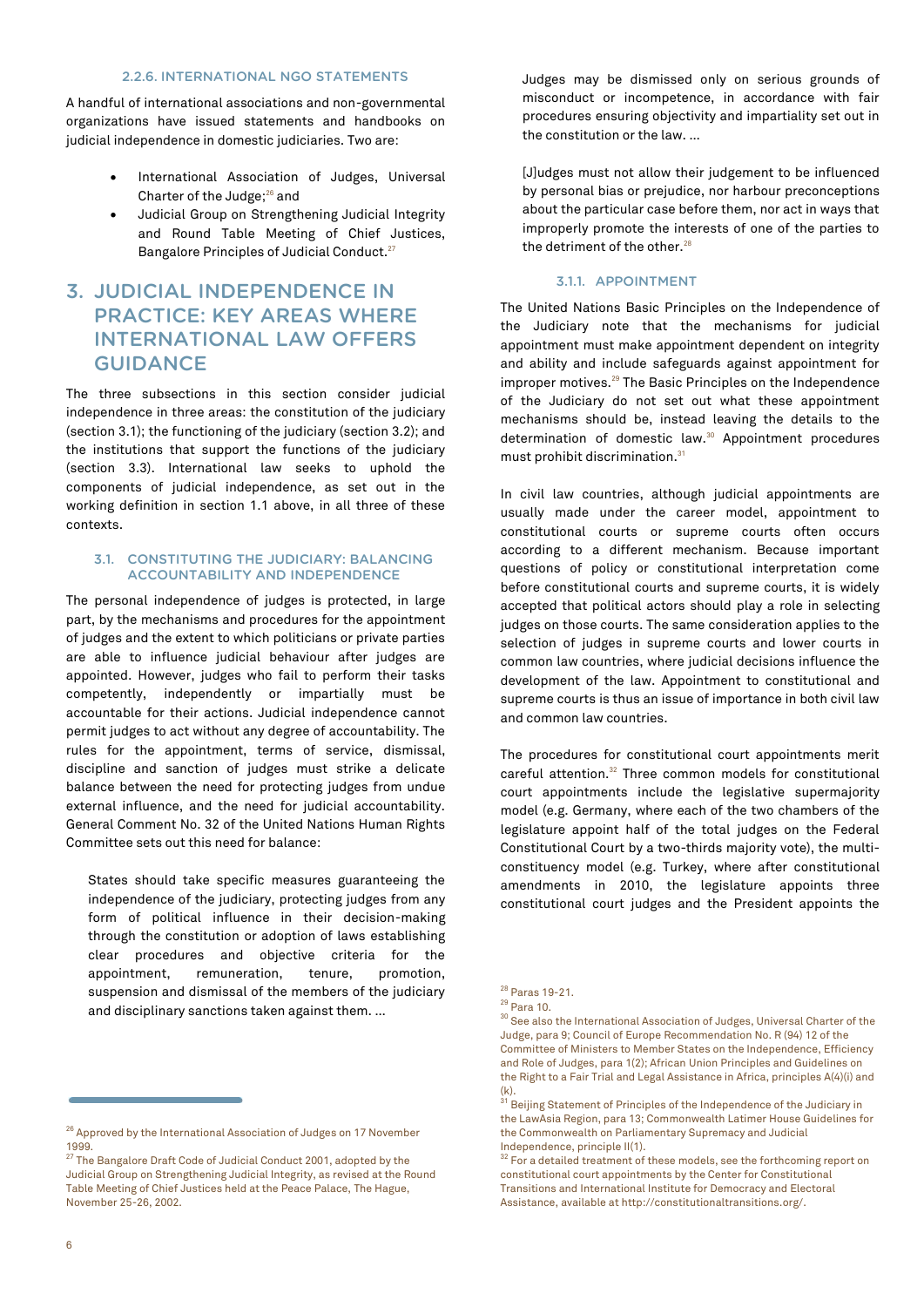remaining 14; here the executive constituency is overemphasised), and the judicial council model<sup>33</sup> (e.g. South Africa's Judicial Services Commission). The UN Special Rapporteur on the Independence of Judges and Lawyer's Annual Report 2009 notes that appointments procedures dominated by either the legislature or the executive carry risks to judicial independence. Opportunities for legislative and executive domination arise more easily in the legislative supermajority model and the multi-constituency model. The Special Rapporteur therefore recommends the judicial council model be followed, since an independent, corporatist and deliberative body offers the greatest prospect of an independent appointment process.<sup>34</sup> The Council of Europe and the African Union concur in this assessment.<sup>35</sup>

A related issue is the appointment of the Chief Justice. In many countries, the Chief Justice holds specific powers over the judiciary and plays an important administrative role. In some cases, the Chief Justice is appointed through unique procedures that do not apply to the appointment of other judges.<sup>36</sup> The Special Rapporteur's Annual Report 2009 recommends that judges on a specific court elect their own head of court.<sup>37</sup>

The 2012 Egyptian Constitution provided that the judges of the Supreme Constitutional Court would be appointed on decree by the President, but that ordinary legislation would determine "the judicial or other bodies and associations that nominate them, the manner in which they are to be appointed, and the requirements to be satisfied by them" (Art. 176). This mechanism put some constraint on the President's discretion to appoint judges, because judicial or other bodies would nominate candidates for appointment. However, leaving important details to ordinary legislation, such as which bodies are to nominate candidates, the manner of appointment and the requirements and qualifications for appointment, creates the risk that the legislature will fail to impose meaningful limits to the President's discretion to appoint judges. It is preferable for the details of the appointment process to be entrenched in the Constitution itself.

Tunisia's June 2013 draft Constitution proposes a multiconstituency model for appointments to its "recognitionmodel" Constitutional Court (see section 1.4 above). The Tunisian appointment model involves members of the legislature, the executive, and an independent judicial council established under Arts. 109-111. Art. 115 prescribes a twostep appointments process. First, the President, the Speaker of the Chamber of Deputies, the Prime Minister, and the Supreme Judicial Council each nominate six candidates.

Second, the legislature's lower house selects the Court's judges from the four lists of candidates, selecting three judges from each list of six candidates. Judges must be elected by a three-fifths supermajority of the Chamber of Deputies. This requirement of a legislative supermajority ensures that usually no one political party can control appointments to the Constitutional Court. These measures minimize the risk that a single actor can dominate appointments to the Constitutional Court, and provides safeguards to ensure that candidates who are not independent and impartial, or who are perceived as such, will not be appointed. By contrast, with respect to appointments to its other, "career-model" courts, the June 2013 draft Constitution provides only that "Judges shall be nominated by virtue of an order made by the President of the Republic based on the assent of the Supreme Judicial Council" (Art. 103), and that "A law shall regulate" the mandate, procedures, organization and terms of reference of these courts (Arts. 112, 113 and 114).

#### 3.1.2. SECURITY OF TENURE

Security of tenure ensures that judges cannot be dismissed, except in specific circumstances, until the expiry of their term of office. The international law is clear on this point.<sup>38</sup> This protects judges from summary dismissal by executives, legislatures, or even a judicial council dissatisfied with particular judges' decisions.<sup>39</sup> In particular, the Special Rapporteur's Annual Report 2009 raises concerns about short terms of office and regular judicial performance reviews. The Special Rapporteur concludes that short terms of office weaken judicial independence, and that in post-authoritarian transitions term length should gradually be extended so as to progressively introduce life tenure. 40

Whether judges are appointed until a mandatory retirement age, or for set terms of office, however, is a matter for the determination of each legal system. The Commonwealth Latimer House Guidelines for the Commonwealth on Parliamentary Supremacy and Judicial Independence recognize this point, even while they indicate a preference for permanent appointments.<sup>41</sup> The African Union Guidelines are clear that security of tenure must be guaranteed for the duration of the term of office, whether this is until a mandatory retirement age or until the expiry of a set term, although appointment under fixed-term contracts is prohibited.<sup>42</sup>

The 1971 Egyptian Constitution provided only that judges would not be removed from office (Art. 168). The 2012 Egyptian Constitution expanded on these provisions to some extent (Art. 170):

40 Report of the Special Rapporteur on the Independence of Judges and Lawyers, 2009, paras 54-55.

42 Principles and Guidelines on the Right to a Fair Trial and Legal Assistance in Africa, principles A(4)(l), (m), and (n)(3).

<sup>&</sup>lt;sup>33</sup> See section 3.3.2 for details on judicial councils.

 $^\mathrm{34}$  Report of the Special Rapporteur on the Independence of Judges and

Lawyers, 2009, A/HRC/11/41, 24 March 2009, paras 25-28.<br><sup>35</sup> Council of Europe Recommendation No. R (94) 12 of the Committee of Ministers to Member States on the Independence, Efficiency and Role of Judges, para 1(2)(c); African Union Principles and Guidelines on the Right to a Fair Trial and Legal Assistance in Africa, principle A(4)(h).

See the South African Constitution, Art. 174.

<sup>&</sup>lt;sup>37</sup> Report of the Special Rapporteur on the Independence of Judges and Lawyers, 2009, paras 48-50

<sup>&</sup>lt;sup>38</sup> See generally, DRI and The Carter Center, Strengthening International Law to Support Democratic Government and Genuine Elections (2012), p. 17.

<sup>&</sup>lt;sup>39</sup> UN Basic Principles on the Independence of the Judiciary, para 12.

See para II(1).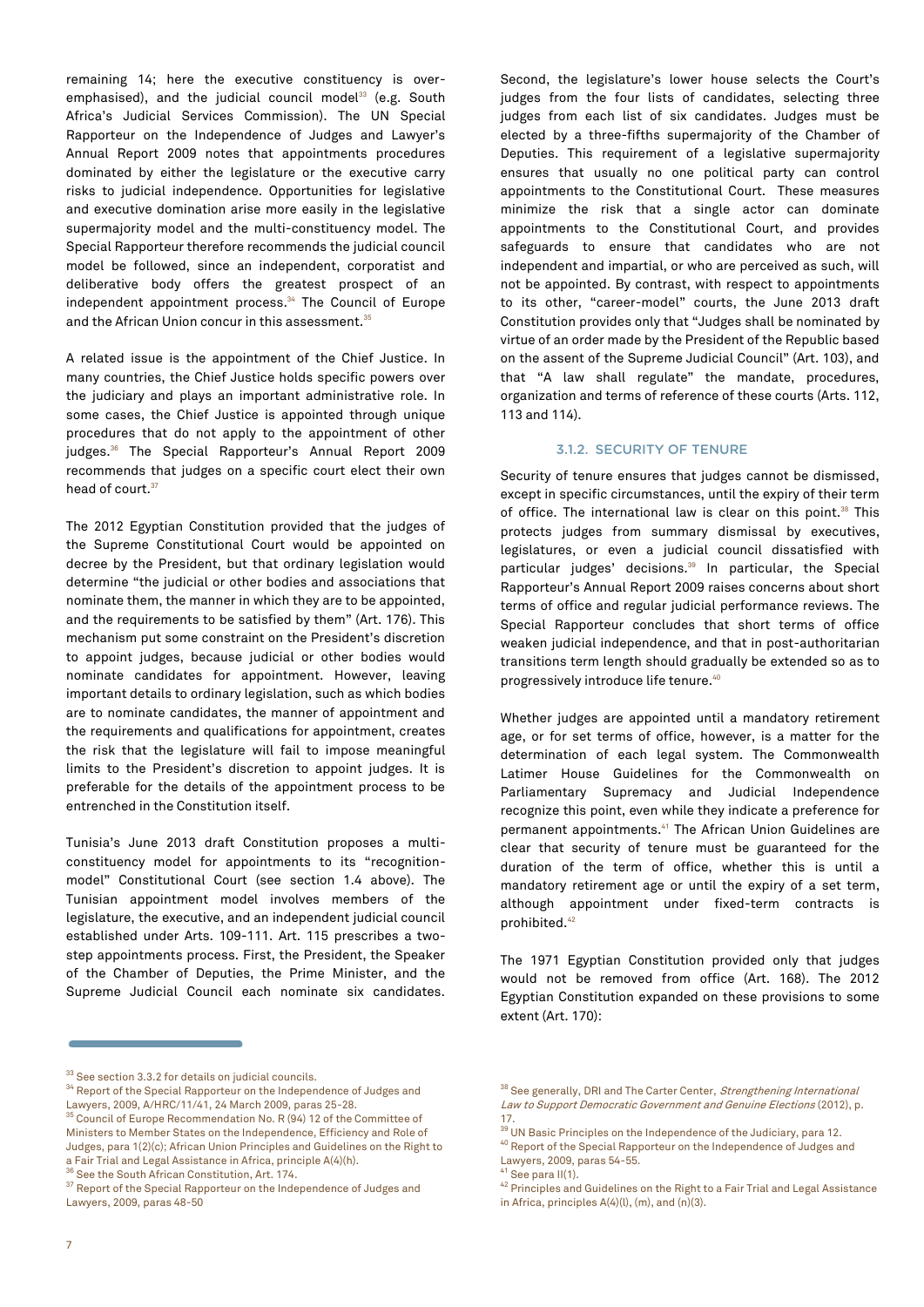Judges are independent, cannot be dismissed, are subject to no other authority but the law, and are equal in rights and duties. The conditions and procedures for their appointment and disciplinary actions against them are defined and regulated by the law. When delegated, their delegation is absolute, to the destinations and in the positions defined by the law, all in a manner that preserves the independence of the judiciary and the accomplishment of its duties.

As in many other cases in the 2012 Egyptian Constitution, the danger here lies in the relegation of important details to ordinary law. This creates a danger that the legislature will be able to insulate itself from the scrutiny of an independent and impartial court by passing laws for the appointment, discipline, and conditions of service of judges that are favourable to the legislature. These important details should be set in the Constitution itself to reduce the possibility that the legislature can influence the composition of the judiciary by amending relevant legislation with a simple majority.

#### 3.1.3. TERMS OF SERVICE

Guaranteeing judges' remuneration, and otherwise guaranteeing that the conditions and terms of their service will not be reduced unfavourably, is an important element of judicial independence. Threats of reductions in pay or less favourable terms of service can be used to influence judges' decisions.

The Basic Principles on the Independence of the Judiciary provide that "The term of office of judges, their independence, security, adequate remuneration, conditions of service, pensions and the age of retirement shall be adequately secured by law."<sup>43</sup> The Consultative Council of European Judges' Magna Carta of Judges provides: 44

In order to avoid undue influence, judges shall receive appropriate remuneration and be provided with an adequate pension scheme, to be established by law.

The Special Rapporteur's Annual Report 2009 notes the principle that judges' salaries must be guaranteed by law, 45 and refers to the recommendation in the Basic Principles on the Independence of the Judiciary that judges' salaries should be "adequate".<sup>46</sup>

While a constitution may provide that the remuneration and benefits of judges shall not be varied in ways that are disadvantageous to judges (e.g. Constitution of Kenya, Art. 160; Constitution of South Africa, Art. 176), the constitution need not stipulate what the remuneration and benefits of judges shall be. These details can be left for determination by ordinary legislation or government regulation, applicable to all

<sup>46</sup> Para 11.

judges or classes of judges. Embedding these details in a constitution limits the ability of the system to adapt to changes, since these details can only be changed by means of a demanding constitutional amendment procedure.

#### 3.1.4. DISMISSAL, DISCIPLINE AND SANCTION

The Basic Principles on the Independence of the Judiciary provide that judges should not be removed or suspended from office except for reasons of incapacity, inability to discharge their duties, or a lack of fitness for the position. Further, all disciplinary proceedings must adhere to standards of procedural fairness, with judges subject to discipline, removal or sanction only for violation or non-fulfilment of established standards of judicial conduct. All such proceedings must be subject to independent review.<sup>47</sup> Human Rights Committee General Comment No. 32 states that judges should only be removed in cases of serious misconduct or incompetence.<sup>48</sup>

With respect to disciplinary procedures, the Special Rapporteur's Annual Report 2009 states that an independent body should be tasked with the discipline of the judiciary, including questions of dismissal, rather than the legislative or executive branches. In addition, the requirements of "natural justice" or procedural fairness<sup>49</sup> must be observed in any proceeding that may lead to the dismissal or suspension of a judge, and any decision of such a body must be susceptible to judicial review.<sup>50</sup>

Tunisia's June 2013 draft Constitution accordingly provides (Art. 104):

No judge may be transferred without his consent, no judge may be dismissed, and no judge may be suspended, deposed, or subjected to a disciplinary punishment except in such cases and in accordance with the guarantees provided for by the law and by virtue of a justified/reasoned decision issued by the Supreme Judicial Council.

These measures are consistent with the international law on judicial security, but it is important to realize that countries in transition from authoritarian regimes may require special dismissal and appointment mechanisms. The Special Rapporteur's Annual Report 2009 recognises that in transitional periods, the processes for the removal of judges associated with previously authoritarian regimes are exceptional.<sup>51</sup>

<sup>43</sup> Para 11.

<sup>44</sup> Para 7.

<sup>45</sup> Report of the Special Rapporteur on the Independence of Judges and Lawyers, 2009, paras 73ff.

<sup>47</sup> UN Basic Principles on the Independence of the Judiciary, paras 17-20. <sup>48</sup> UN Human Rights Committee, General Comment No. 32, para 20. See also DRI and The Carter Center, Strengthening International Law to Support Democratic Government and Genuine Elections (2012), p. 17.

<sup>49</sup> Natural justice or procedural fairness, as the concept has developed in common law countries in particular, is a requirement of proceedings in court or in other tribunals and forums. It consists of two components: First, natural justice prohibits bias on the part of the adjudicator or person presiding over proceedings, including the perception of bias. Second, every party to the proceedings must have a fair opportunity to present his or her case to the forum, ensuring that the forum hears all sides of the dispute.<br><sup>50</sup> Report of the Special Rapporteur on the Independence of Judges and Lawyers, 2009, para 61.

<sup>&</sup>lt;sup>51</sup> *Ibid.*, para 64.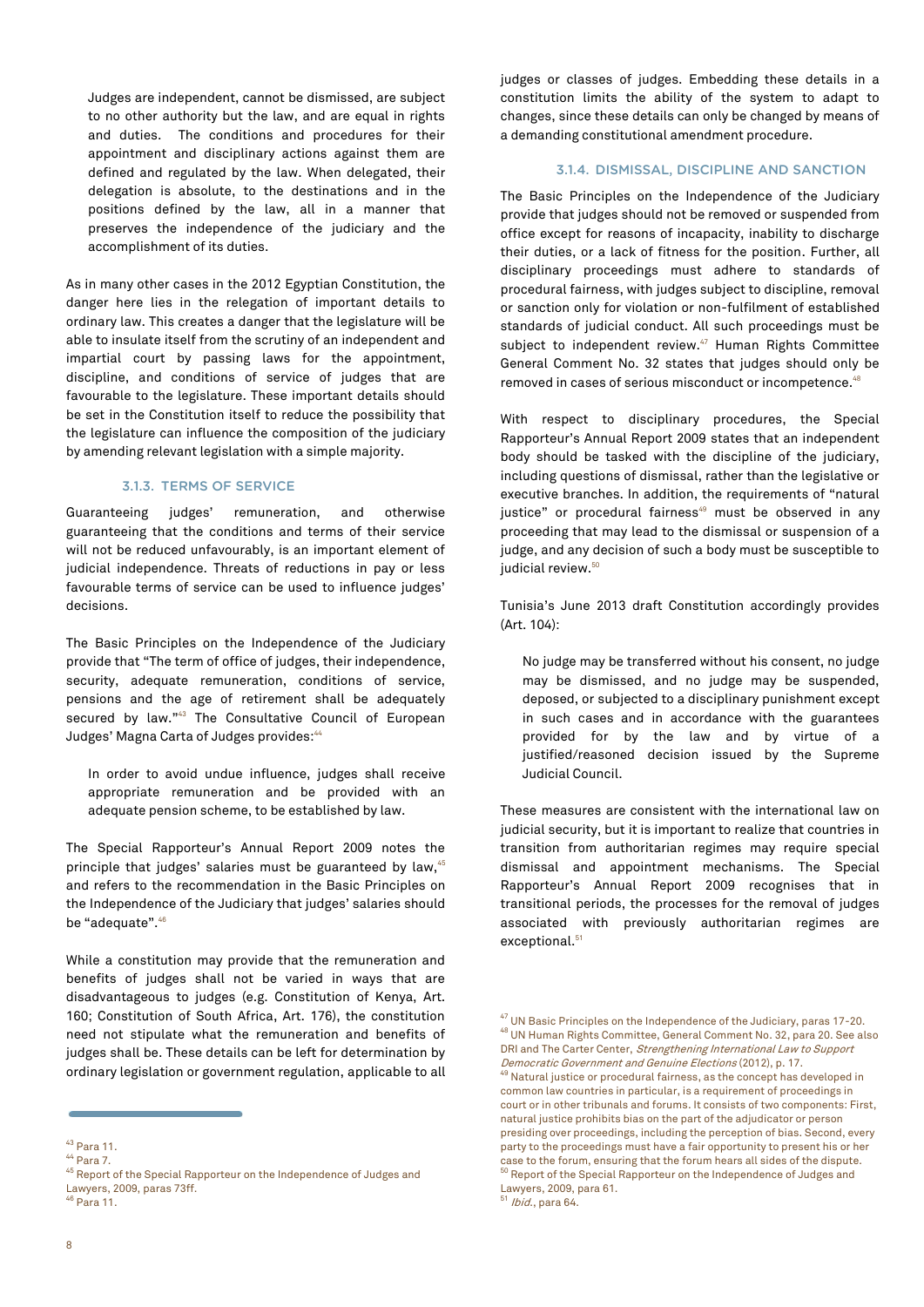#### 3.1.5. TRANSFER AND PROMOTION

Transfer of judges to less favourable postings can be used as a threat to influence judicial behaviour. Rules for transfer must be carefully constituted to eliminate this threat, but allow for reasonable and necessary administrative reassignment and transfer of judges.<sup>52</sup> While transfer and reassignment can act as a threat to influence judicial decisions if not properly controlled, promotion can be used as an incentive to reward judicial behaviour that is favourable to political elites. Any system of promotion must eliminate judicial advancement as a reward for political bias. The Basic Principles on the Independence of the Judiciary require that promotions occur through a system based on "objective factors, in particular ability, integrity and experience",<sup>53</sup> and Human Rights Committee General Comment No. 32 recommends that there be clear procedures and objective criteria for the promotion of judges.<sup>54</sup>

The Special Rapporteur's Annual Report 2009 supports this with the recommendation that judges' promotion should be decided on by an independent body composed of at least a majority of judges.<sup>55</sup>

#### 3.1.6. COURT STRUCTURE

The status of courts and the organization of the judicial system are sometimes embedded in constitutions, albeit to different degrees. The United States Constitution, for example, establishes only the United States Supreme Court and leaves the establishment and functioning of all the other courts to ordinary legislation (Art. III, cl. 1). The South African Constitution, on the other hand, establishes all courts, sets out the judicial hierarchy, and outlines the jurisdiction of each court in that hierarchy (Art. 166). Where the constitution does not establish courts, it may be open to the legislature and the executive to establish special or ad hoc courts, at their discretion, such as special courts to try those accused of acts of terrorism. The power to create special courts could be abused to allow special courts to circumvent ordinary (and perhaps often onerous) fair trial procedures, in so doing undermining judicial independence or at least the perception of judicial independence. In this regard, the Basic Principles on the Independence of the Judiciary provide:<sup>56</sup>

Everyone shall have the right to be tried by ordinary courts or tribunals using established legal procedures. Tribunals that do not use the duly established procedures of the legal process shall not be created to displace the

jurisdiction belonging to the ordinary courts or judicial tribunals.

#### 3.2. THE JUDICIAL FUNCTION: INSTITUTIONAL INDEPENDENCE OF THE JUDICIARY

#### 3.2.1. CONSTITUTIONAL VERSUS STATUTORY RULES FOR THE INTERNAL FUNCTIONING OF THE JUDICIARY

The Basic Principles on the Independence of the Judiciary state that judicial independence must be set out in the constitution or the laws of a country: "The independence of the judiciary shall be guaranteed by the State and enshrined in the Constitution or the law of the country."<sup>57</sup> Entrenching rules in the constitution provides protection against political manipulation, but must be balanced against the need to leave a degree of flexibility to adapt to changing circumstances, which can be best achieved through ordinary legislation. Also, courts must be flexible enough to react and adapt to the conditions and circumstances presented by each case, which means a constitution should not be too detailed in prescribing how courts should function in their day-to-day operations. The Beijing Statement of Principles of the Independence of the Judiciary states that the judiciary should be largely responsible for developing its own rules of administration.<sup>58</sup> Accordingly, some constitutions allow that the "internal" functioning of the courts shall be determined by the courts themselves, usually within a framework of legislation or the constitution.<sup>59</sup>

#### 3.2.2. JUDICIAL VS. ADMINISTRATIVE REMEDIES

The right of access to justice and the right to an effective remedy are recognized by the UDHR (Art. 8). The right to a fair trial and to an effective remedy for the violation of rights in the ICCPR (Arts. 2(3) and 14), as well as in the other "hard" sources of international law, imply that the determination of any individual's rights shall be through a fair hearing before a competent, independent and impartial tribunal. Human Rights Committee General Comment No. 32 recognizes with respect to Art. 14 of the ICCPR, access to justice is an inherent element of the right.<sup>60</sup>

Does this right require that individuals have access to courts and judges to determine their rights, or will administrative review processes suffice? The Special Rapporteur's Annual Report 2008 notes the trend to broaden the definition of "access to justice" to mean "the effective availability of institutional channels for the protection of rights and the resolution of various types of conflict in a timely manner and in accordance with the legal order".<sup>61</sup> Art. 2(3) of the ICCPR, for example, confers a right to an effective remedy in respect of

<sup>52</sup> Economic and Social Council, Sub-Commission on Prevention of Discrimination and Protection of Minorities, Special Rapporteur on the Study on the Independence and Impartiality of the Judiciary, Jurors and Assessors and the Independence of Lawyers, endorsed by Commission on Human Rights resolution 1989/32 (the "Singhvi Declaration"), para 15. <sup>53</sup> UN Basic Principles on the Independence of the Judiciary, para 13. The African Union Principles and Guidelines on the Right to a Fair Trial and Legal Assistance in Africa reproduces this statement in principle A(4)(o).  $^{\circ}$ UN Human Rights Committee, General Comment No. 32, para 19. <sup>55</sup> Report of the Special Rapporteur on the Independence of Judges and Lawyers, 2009, paras 68-72. <sup>56</sup> Para 5.

<sup>57</sup> Para 1.

 $^{58}$  Beijing Statement of Principles of the Independence of the Judiciary in the LawAsia Region, para 36.

<sup>&</sup>lt;sup>59</sup> See DRI and The Carter Center, *Strengthening International Law to* Support Democratic Government and Genuine Elections (2012), p. 17.

 $^{\text{\tiny{0}}}$  UN Human Rights Committee, General Comment No. 32, para 9.

<sup>&</sup>lt;sup>61</sup> Report of the Special Rapporteur on the Independence of Judges and Lawyers, 2008, A/HRC/8/4, 13 May 2008, para 16.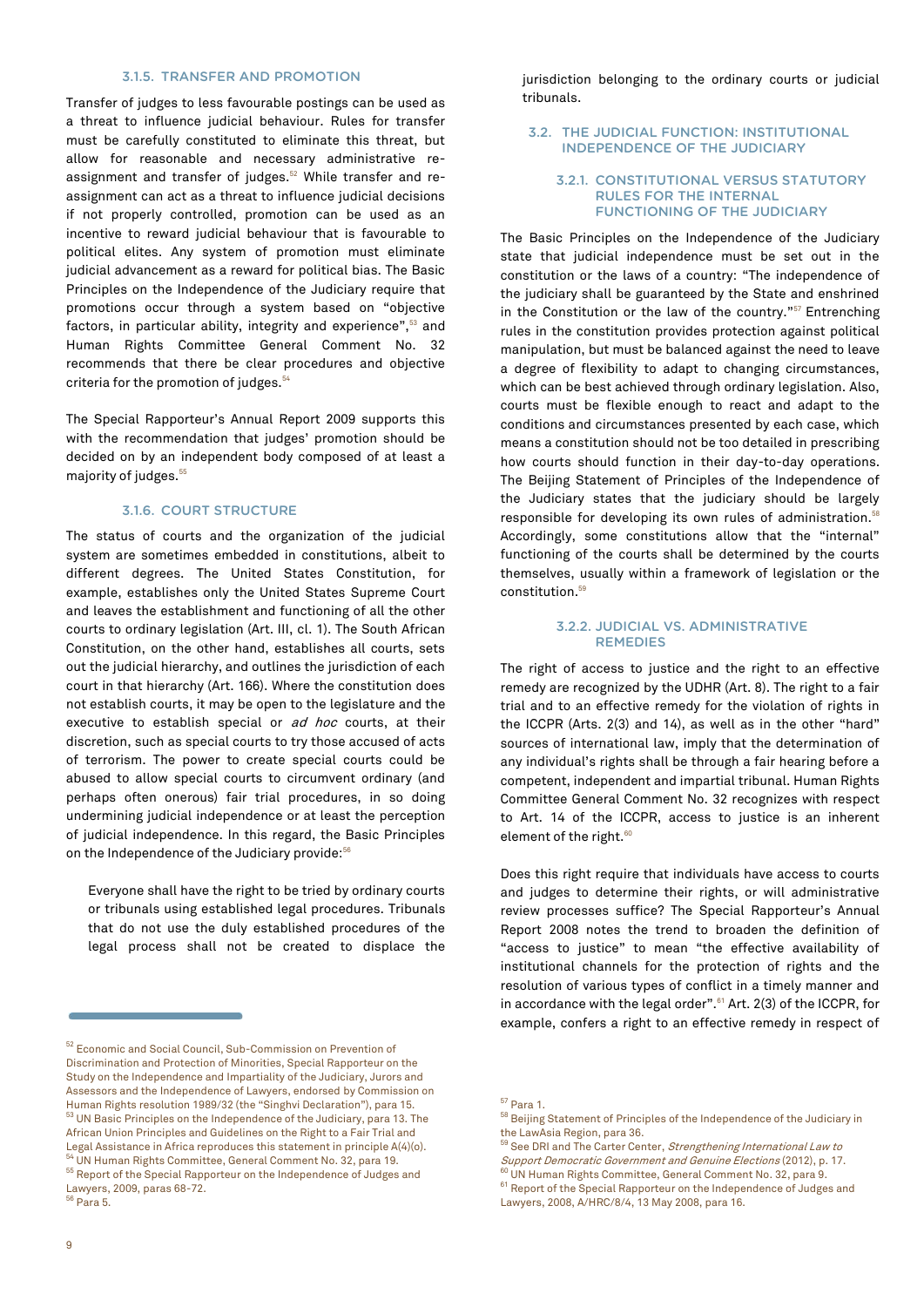the rights enumerated in the Covenant, while Art. 25 of the American Convention on Human Rights provides for the "right to simple and prompt recourse" for the violation of rights "recognized by the constitution or the laws of the state concerned or by this Convention." Neither provision requires that the remedy be provided by a court. In principle, alternative forums for the resolution of legal disputes provide benefits of cost and speed, $62$  but such alternative forums should (a) not close off routes of access to courts, especially to protect rights, and (b) operate with similar safeguards for independence and impartiality as ordinary courts.

#### 3.2.3. BUDGET

The Basic Principles on the Independence of the Judiciary provide that courts must have adequate resources to properly serve the judicial function.<sup>63</sup> The Beijing Statement reiterates the requirement that judges have the "resources necessary" to perform their functions, and emphasizes the principle that executive power "which may affect judges in their office … or their resources, must not be used so as to threaten or bring pressure upon a particular judge or judges."<sup>64</sup> The Commonwealth Latimer House Principles are detailed on this issue, protecting funds, once allocated, from reduction.<sup>65</sup>

The Special Rapporteur's Annual Report 2009 recommends that a fixed percentage of national budget be allocated to the judiciary, and the Special Rapporteur has recommended that a baseline of two to six per cent of GDP be devoted to the judiciary.<sup>66</sup> Sometimes a fixed percentage of GDP or annual budget is entrenched in the national constitution. For example, Art. 177 of the Constitution of Costa Rica provides:

The budget shall allocate to the Judicial Branch an amount of no less than six percent of the ordinary income estimated for the fiscal year. However, when this amount is greater than the sum required to cover the basic needs budgeted by said Branch, said Department shall designate the difference as excess revenue, together with a plan for additional expenditure, in order that the Legislative Assembly may take the appropriate measures.

Art. 172 of the Constitution of El Salvador provides:

The Judicial Organ shall have at its disposal an annual allocation of no less than six percent of the current income of the State's budget.

The Beijing Statement addresses the issue of limited resources, indicating that the judiciary's budget should always occupy a high priority in the allocation of resources. $67$ 

A second issue that concerns the finances of the judiciary goes to how its budget is spent. The management and allocation of the budget is as important a consideration in the judiciary's independence as the resources it is allocated in the first place. The Special Rapporteur has recommended that judicial independence is best served when the judiciary or an independent body, rather than the executive or legislative branches, is responsible for the judiciary's budget.<sup>68</sup>

#### 3.2.4. CASE ASSIGNMENT

The right to a lawful judge is an element of the right to fair trial and the requirements of judicial independence. It requires that the political branches not be empowered or authorized to assign or allocate particular judges to hear particular cases. The Basic Principles on the Independence of the Judiciary accordingly state that case allocation is a matter to be determined within the walls of the judiciary without any room for interference or intervention from the other branches of government.<sup>69</sup>

The Special Rapporteur's Annual Report 2009 extends this principle to include an objective mechanism for allocating cases that safeguards judges from interference from within the judiciary, e.g. the drawing of lots or the use of the alphabetic list of judges. It is possible to imagine that case allocation may be in the hands of a single person within the judiciary, such as the Chief Justice; $70$  but this may raise concerns when the Chief Justice is appointed through a different process than other judges and may therefore have a closer relationship to the executive.<sup>71</sup>

Further, the Special Rapporteur has noted that the practices of several countries that allow select senior judges exclusive control over case allocation has led to abuse.<sup>72</sup> The Special Rapporteur's Annual Report 2009 therefore recommends either some form of randomized allocation procedure, or allocation according to a highly detailed management plan based on objective criteria.<sup>73</sup>

#### 3.2.5. SPECIAL COURTS AND MILITARY TRIBUNALS

Special courts and military courts, as distinct from the ordinary civilian courts, raise special considerations for judicial independence and for democracy. Human Rights Committee General Comment No. 32 accepts the existence of special courts, and notes that the ICCPR neither prohibits the existence of special courts nor the trial of civilians in special

<sup>&</sup>lt;sup>62</sup> Report of the Special Rapporteur on the Independence of Judges and Lawyers, 2008, para 35.

 $63$  Para 7.

<sup>64</sup> Beijing Statement of Principles of the Independence of the Judiciary in the LawAsia Region, paras 38 and 41.

<sup>65</sup> Para II(2).  $^{66}$  Report of the Special Rapporteur on the Independence of Judges and

Lawyers, 2009, para 37.<br><sup>67</sup> Beijing Statement of Principles of the Independence of the Judiciary in the LawAsia Region, para 42.

<sup>68</sup> Special Rapporteur's Mission to Kazakhstan, 2005,

E/CN.4/2005/60/Add.2 11 January 2005, para 26.

<sup>69</sup> Para 14.

 $70$  See, for example, Beijing Statement of Principles of the Independence of the Judiciary in the LawAsia Region, para 35.

 $^1$  Report of the Special Rapporteur on the Independence of Judges and Lawyers, 2009, para 47.

<sup>&</sup>lt;sup>72</sup> Special Rapporteur's Mission to Kazakhstan, 2005, para 59; Special Rapporteur's Mission to Russia, 2009, A/HRC/11/41/Add.2, 23 March 2009, para 61; Special Rapporteur's Mission to Kyrgyzstan, 2005,

E/CN.4/2006/52/Add.3, 30 December 2005, para 67.

 $^{73}$  Report of the Special Rapporteur on the Independence of Judges and Lawyers, 2009, para 47.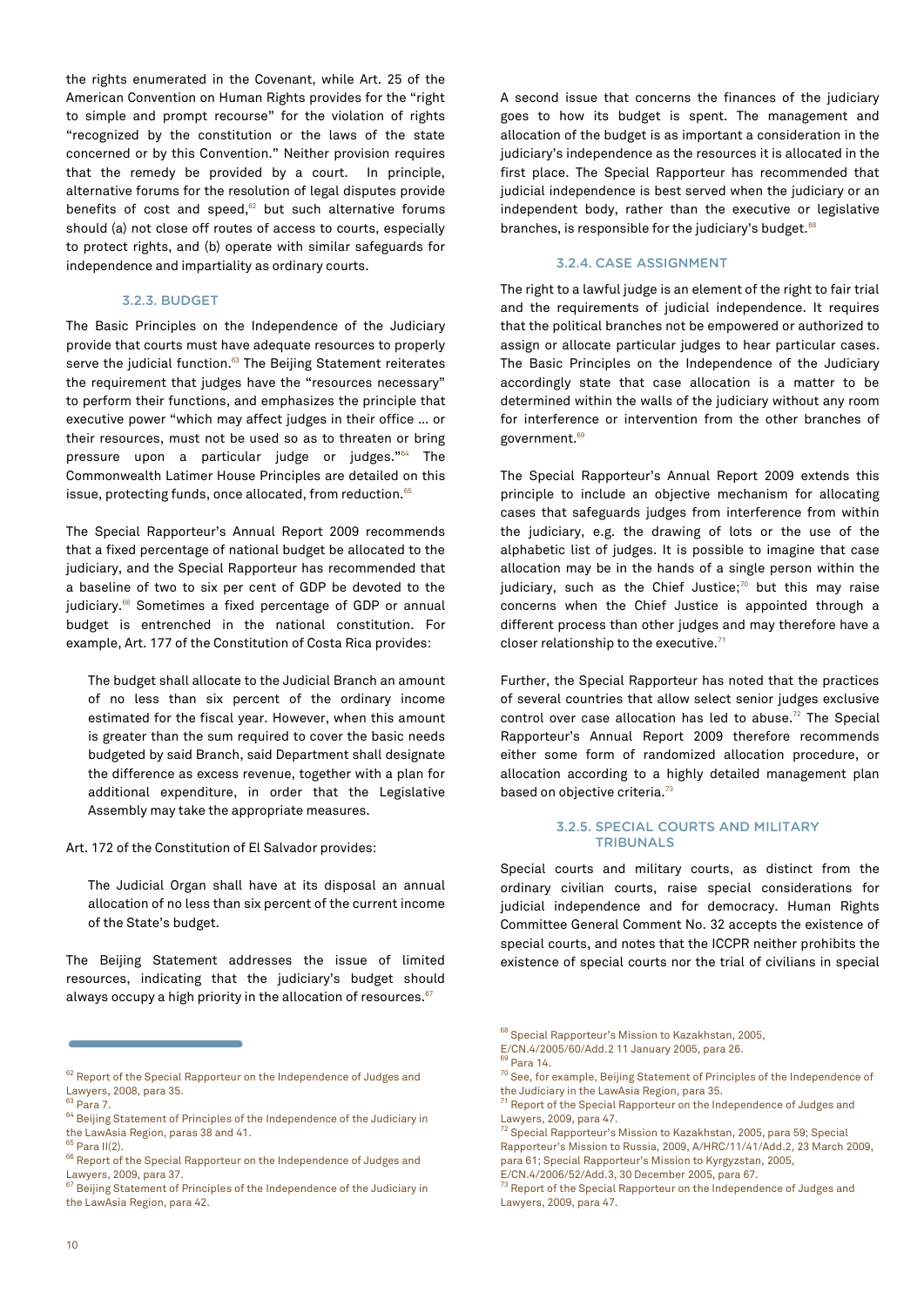courts. Indeed, military courts remain necessary in democracies because military codes of justice and laws that govern the armed forces often have no equivalent in the civilian legal system. Military and security institutions operate their own courts to uphold the codes of law that are necessary to maintain an efficient and well-functioning military.<sup>74</sup> The standards of fairness, independence and impartiality that govern ordinary civilian courts, however, must apply to these special courts.<sup>75</sup>

The African Commission of Human and Peoples' Rights has held that while "a military tribunal per se is not offensive to the rights in the Charter nor does it imply an unfair or unjust process", military tribunals must be subject "to the same requirements of fairness, openness, and justice, independence, and due process" as any other court. $76$  By contrast, the view of the Special Rapporteur on the Independence of Judges and Lawyers is that the use of military courts to try civilians should be prohibited or at least drastically restricted. $77$  This line is also taken by the Inter-American Commission on Human Rights, which has stated that civilians should never be subject to military tribunals, $78$ and the Inter-American Court of Human Rights, which has held that the "basic principle of the independence of the judiciary is that every person has the right to be heard by regular courts, following procedures previously established by law."<sup>79</sup>

In order to address the concerns that military and special courts pose, the Special Rapporteur has recommended the adoption of Draft Principles on Military Tribunals prepared by the Special Rapporteur to the Sub-commission on the Promotion and Protection of Human Rights.<sup>80</sup> These draft principles explicitly avoid the question of the legitimacy of military courts, focusing instead on ensuring that those courts comply with the international law of judicial independence.<sup>81</sup> The draft principles provide, however, that military courts must not try civilians, that military courts may try only military personnel for military offences, and that the jurisdiction of the ordinary courts should be preferred over military courts in specific circumstances.<sup>82</sup>

While the 1971 Egyptian Constitution did not include a prohibition on the trial of civilians in military courts, the 2012 Egyptian Constitution provided that civilians could not be tried in military courts except where their actions harmed the military (Art. 198). That provision was not only vague, but it also left open the possibility of trying civilians in military courts. The Tunisian June 2013 draft Constitution provides (Art. 107):

Courts shall be classified by virtue of a law. No exceptional courts or procedures that may prejudice the principles of fair trial may be established or adopted.

Military courts are responsible for military crimes. A law shall regulate the mandate, structure, and organization of the military courts, their applicable procedures and the statue of military judges.

In Tunisia, existing law allows the trial of civilians in military courts. These provisions of the June 2013 draft Constitution do not change this position, and, as in Egypt, maintain the status quo under which civilians can be tried "for military crimes" in military courts.

#### 3.3. THE NETWORK OF INSTITUTIONS SUPPORTING JUDICIAL INDEPENDENCE

#### 3.3.1. PROSECUTING AUTHORITIES

International law is clear about the need for domestic arrangements to ensure the impartiality of the prosecuting authority. The United Nations Guidelines on the Role of Prosecutors are intended to assist states in ensuring the effectiveness, impartiality and fairness of prosecutors, and should be taken into account and reflected in national legislation and practice.<sup>83</sup>

It is important to note that international law does not require that prosecuting authorities be independent, since in many cases the institutions responsible for prosecution are under the control of or form part of the executive or judiciary. Many civil law systems today have a mixed prosecutorial system, or a "soft" inquisitorial system, with a two-stage criminal process. In the first stage, a "prosecuting judge" directs prosecutors in the investigation of possible crimes and the collection of evidence. At the end of the investigation and on the basis of the evidence, the prosecuting judge will decide whether to formally institute criminal charges. The second stage involves the criminal trial. If the prosecuting judge decides to institute charges, a new judge is appointed to preside over the criminal trial, which then proceeds in a largely adversarial setting with prosecutors and defence lawyers appearing before the impartial judge.

In civil law systems, the impartiality of prosecuting judges is important because they play a role in directing criminal prosecutions. As long as the impartiality of judges is assured,

 $^{83}$  United Nations Guidelines on the Role of Prosecutors, adopted by the Eighth United Nations Congress on the Prevention of Crime and the Treatment of Offenders, Havana, Cuba, 27 August to 7 September 1990.

<sup>&</sup>lt;sup>74</sup> Brett J. Kyle and Andrew G. Reiter, *Militarized Justice in New* Democracies, Law and Society Review (2013), 375.

<sup>75</sup> UN Human Rights Committee, General Comment No. 32, para 22.

<sup>76</sup> African Commission in Human and Peoples' Rights, decision of May 2001, Communication 218/98 (Nigeria), para 44.

<sup>77</sup> Special Rapporteur's Mission to Peru, 1998, E/CN.4/1998/39/Add.1, 19 February 1998, para. 78

<sup>78</sup> Annual Report of the Inter-American Commission on Human Rights, 1997, Chapter VII, Recommendation 1, para. 4

 $79$  Castillo Petruzzi et al v Peru, Inter-American Court of Human Rights, judgment of 30 May 1999, Series C No. 52, para 129.

<sup>80</sup> Report of the Special Rapporteur on the Independence of Judges and Lawyers, 2007, A/HRC/4/25, 18 January 2007, para 29; Draft Principles Governing the Administration of Justice through Military Tribunals, Report submitted by the Special Rapporteur of the Sub-Commission on the Promotion and Protection of Human Rights, E/CN.4/2006/58, 13 January 2006.

 $^{\rm 81}$  Draft Principles Governing the Administration of Justice through Military Tribunals, 2006, para 14.

<sup>82</sup> Draft Principles Governing the Administration of Justice through Military Tribunals, 2006, Principles 5, 8 and 9, paras 20-21 and 29-35.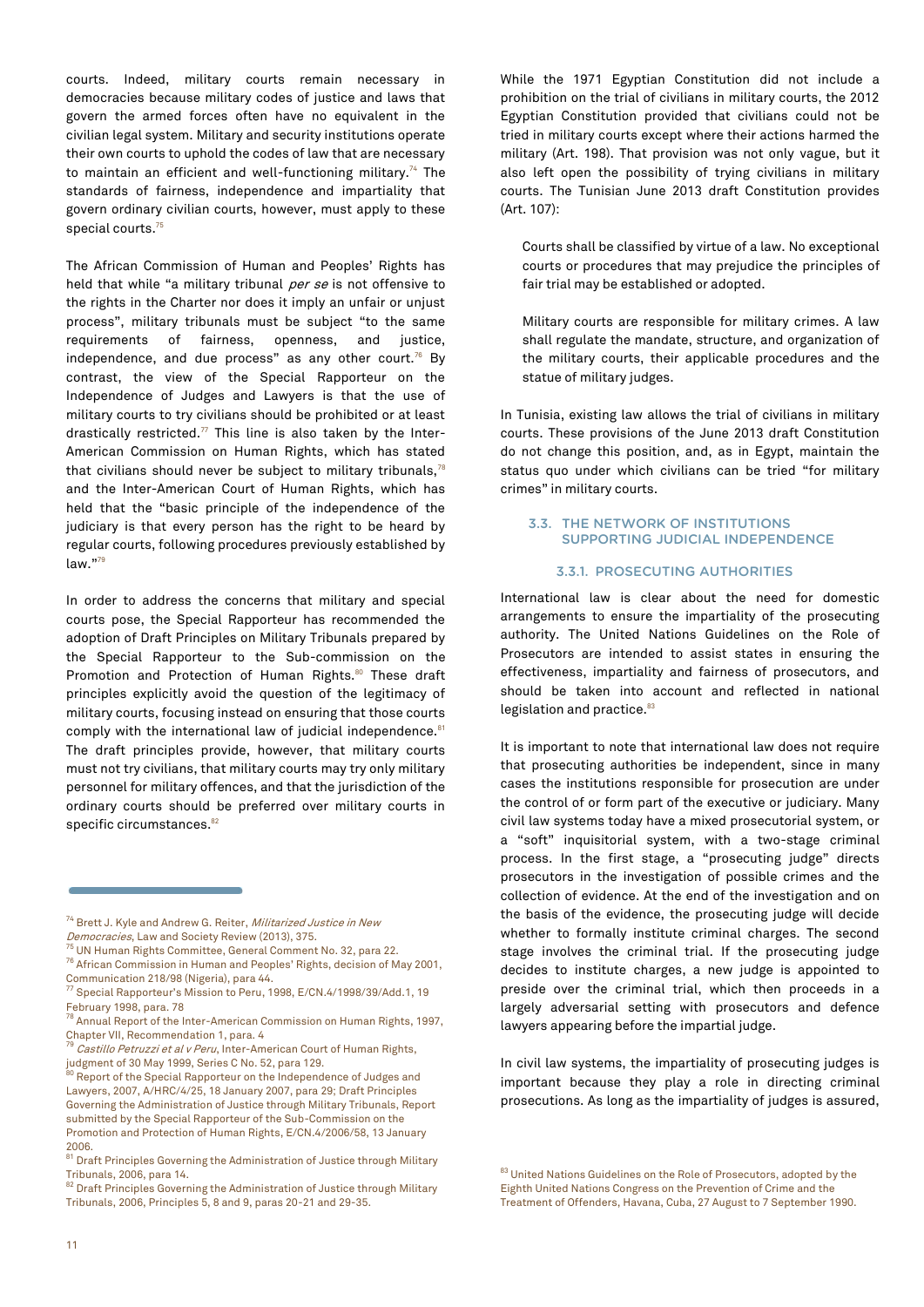influence by members of the executive. Similarly, the public prosecutors who try the cases before the judge presiding at trial must be impartial. The Guidelines on the Role of Prosecutors therefore emphasize that prosecutors be impartial and fair, and make clear the connection between an impartial prosecuting authority and the right to a fair trial before an independent tribunal. This partly inquisitorial character of civil law systems is in contrast to the "adversarial" nature of criminal proceedings in

common law countries, where judges are referees between lawyers representing the prosecution and the defence, and at no stage formally direct criminal investigation or participate in decisions to prosecute. It is common in common law systems for the prosecuting authority to be an institution entirely independent of the executive, and thus less susceptible to manipulation or influence from the executive. Prosecuting services can be housed within the executive, but must in these cases be shielded from influence from members of the executive and must continue to operate impartially vis-à-vis the executive.

there is no reason that prosecutorial services will not be impartial, even though they are not "independent" of the judiciary as in common law systems. It is important that judges in civil law systems remain independent vis-à-vis the executive, and shielded from improper manipulation or

In Tunisia, Art. 112 of the June 2013 draft Constitution provides that the "public prosecution is part of the judicial system", and that the "judges belonging to the public prosecution shall practice their tasks within the framework of the penal policy of the State according to the procedures established by the law". The existing procedures established by law in Tunisia, however, allow the executive to exercise a degree of control over public prosecutors. The question that remains is whether Art. 112 provides prosecutorial functions with enough independence from executive interference, by placing them within the judiciary, to ensure that they can function independently vis-à-vis the executive.

With respect to the appointment of prosecutors, the Guidelines require that selection criteria must prohibit appointments based on partiality or prejudice, and exclude any discrimination based on a range of grounds including race, colour, sex, religion and political opinion.<sup>84</sup> The Guidelines require that the operations and functions of prosecutors be insulated from political interference:

States shall ensure that prosecutors are able to perform their professional functions without intimidation, hindrance, harassment, improper interference unjustified exposure to civil, penal or other liability.<sup>85</sup>

As with judges, prosecutors must enjoy security of tenure, adequate remuneration, and promotion and transfer based on objective factors and decided on in accordance with fair and impartial procedures.<sup>86</sup>

#### 3.3.2. JUDICIARY COUNCIL

A judiciary council is an independent, corporatist body comprised of members of the judiciary, the executive and legislative branches of government, the legal profession and civil society, mandated with the performance of specific tasks related to constituting the judiciary and the functions of the judiciary. These tasks vary, but they usually are taken to include the nomination or appointment of judges, decisions on discipline, dismissal and promotion of judges, and administrative matters related to the internal functions of the courts. The establishment of such a body has been supported by a number of regional soft law instruments, including those issued by the Council of Europe<sup>87</sup> and the African Union,<sup>88</sup> and the Beijing Statement.<sup>89</sup> All of these statements emphasize the need for independence in such a body, and the need for representation, even majority representation, by members of the judiciary on such a body. Roughly 60 per cent of countries have established a judiciary council.<sup>90</sup>

The Special Rapporteur's Annual Report 2009 offers a useful summary of the principles to be borne in mind in constituting a judiciary council.<sup>91</sup> These can be summarized as follows:

- The composition of a judiciary council should include legislators, lawyers, academics and civil society, but judges should constitute the majority of its membership;
- The representation of political representatives should be minimized;
- The judiciary should have a substantial say in selecting the members of a judiciary council; and
- The powers of a judiciary council which could include conducting competitive examinations and interviews for judicial postings, or direct powers to nominate or appoint judges at its discretion – must be carefully set out in law.

The 1971 Egyptian Constitution provided for a council to administer the common affairs of the judiciary (Art. 173). It was to be composed of the heads of the various courts, but the President was to be its chair. The 2012 Egyptian Constitution did not provide for the establishment of an independent corporatist body or judiciary council, providing instead that '[t]he law determines the judicial or other bodies and associations that nominate [judges], the manner in which

<sup>84</sup> Guidelines on the Role of Prosecutors, para 2(a). <sup>85</sup> Ibid., para 4.

<sup>86</sup> *Ibid.*, paras 6-7.

<sup>87</sup> Council of Europe Recommendation No. R (94) 12 of the Committee of Ministers to Member States on the Independence, Efficiency and Role of Judges, para I(2)(c)(i).

<sup>88</sup> African Union Principles and Guidelines on the Right to a Fair Trial and Legal Assistance in Africa, principle A(4)(h).

Beijing Statement of Principles of the Independence of the Judiciary in the LawAsia Region, para 15.

<sup>90</sup> Tom Ginsburg, Judicial Appointments and Judicial Independence, United States Institute for Peace, January 2009 (available online at

[http://www.constitutionmaking.org/files/judicial\\_appointments.pdf\)](http://www.constitutionmaking.org/files/judicial_appointments.pdf), at 4. <sup>91</sup> Report of the Special Rapporteur on the Independence of Judges and Lawyers, 2009, paras 28-30.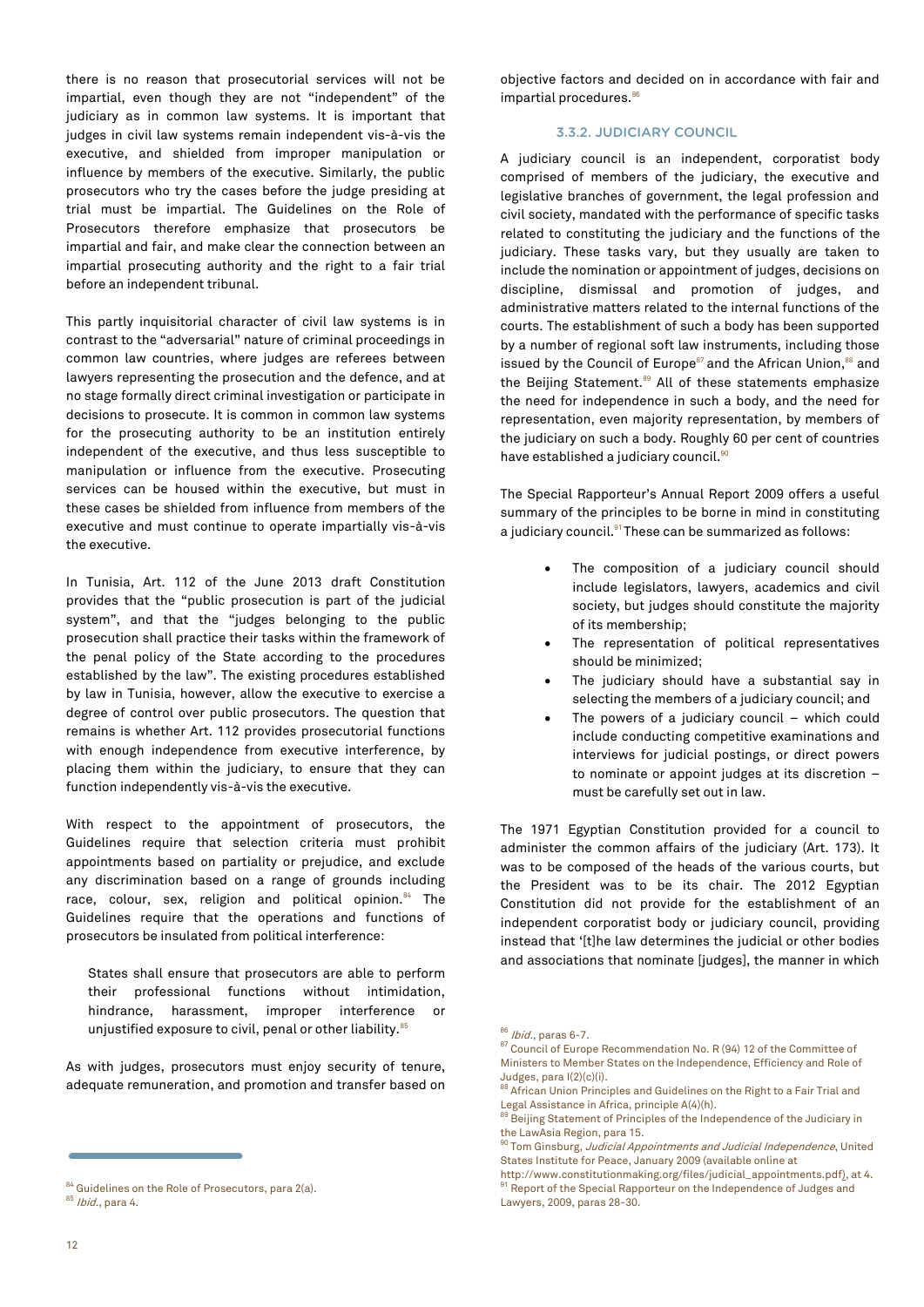they are to be appointed, and the requirements to be satisfied by them' (Art. 176). These provisions do not meet the basic requirements set out in the Special Rapporteur's Annual Report 2009. With the President as the chair of the body, and with ordinary law setting out the details and requirements of judicial appointment, the risk existed that the President would be able to dominate judicial appointments as well as the operation of the judiciary, thus compromising the independence of the judiciary and the impartiality of judges.

The June 2013 draft Constitution of Tunisia establishes a Supreme Judicial Council divided into four separate councils representing the administrative court, financial courts, ordinary courts, and a fourth organizing council ("the judicial councils board") (Art. 109). The membership of each of the four councils is to be composed half of judges and half of nonjudges. Each council is responsible for the discipline of the judges of the courts it represents, while the Supreme Judicial Council as a whole "shall ensure the judiciary's sound performance and respect for its independence" (Art. 111). The head of the Supreme Judicial Council is to be elected by its members, from among its most senior member judges (Art. 109). This model would appear to be consistent with the recommendations included in the Special Rapporteur's Annual Report 2009.

# 4. CONCLUSION

The importance of judicial independence to constitutional democracy cannot be overstated. Courts serve to protect human rights and to secure the rule of law, and in so doing help to ensure that the principles of constitutional democracy are upheld. In order to do so, it is critical that courts operate consistently with the tenets of judicial independence. International law provides a working definition of judicial independence, comprising five components, which every legal system must meet: courts must (a) be *impartial*; (b) approach cases in an *unbiased* manner; (c) display *no prejudice;* (d) be politically independent; and (e) operate without fear.

The international law offers both "hard law", binding rules for judicial independence, and "soft law" guidelines for judicial independence. International law permits these rules and guidelines to be met in a variety of ways in different domestic legal and constitutional contexts, and does not demand that specific models of the judiciary be established or that specific mechanisms and procedures for regulating judicial conduct be put in place. Assessing whether a country's rules and mechanisms for the operation of the judiciary are consistent with the international law requires detailed and thorough analysis of relevant rules and mechanisms in light of the international law.